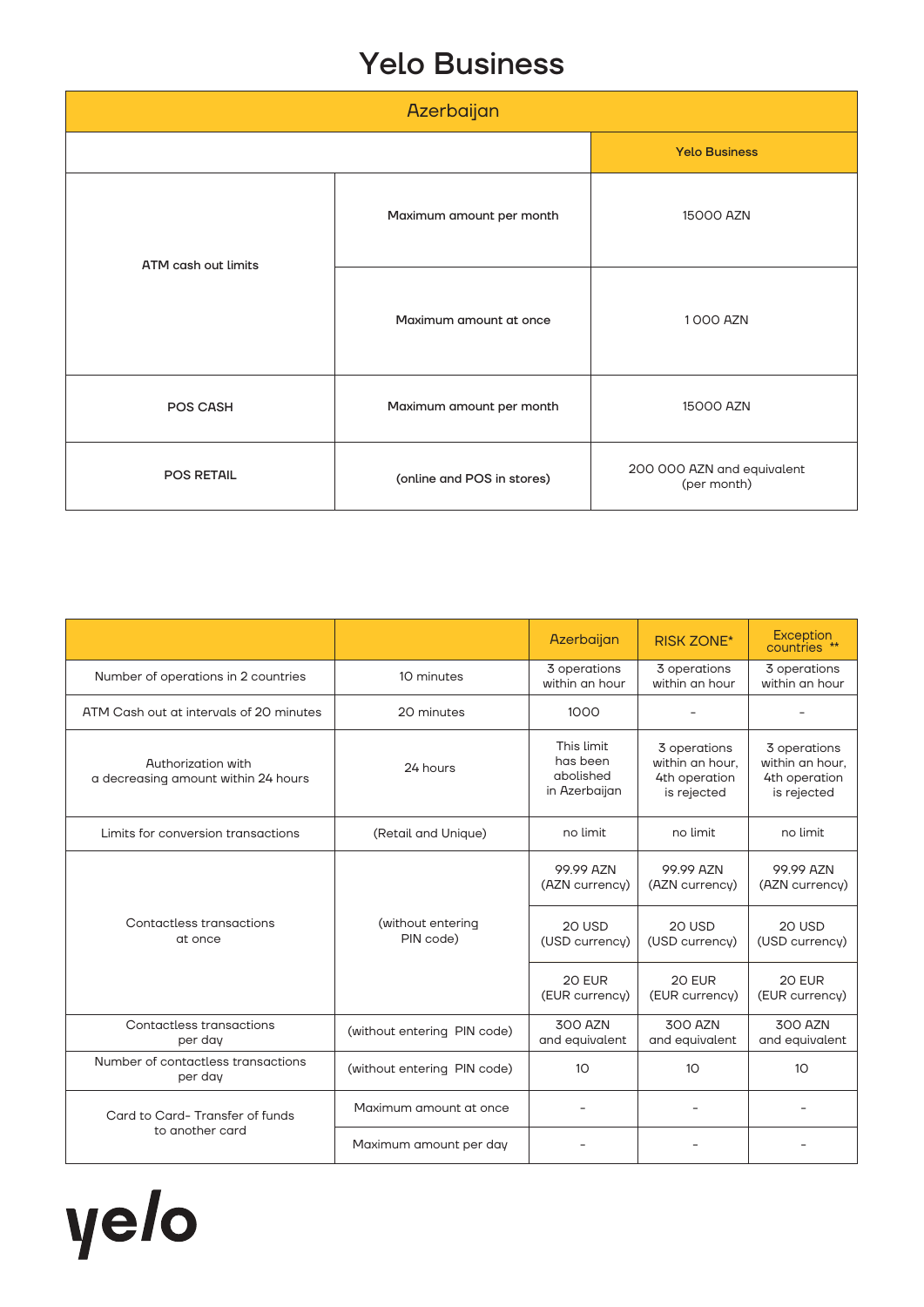|                                                                               |                                     | Azerbaijan     | <b>RISK ZONE*</b> | Istisna-Exception |
|-------------------------------------------------------------------------------|-------------------------------------|----------------|-------------------|-------------------|
| Card to Card-e-commerce<br>merchants C2C transfers from<br>their web sites    | Maximum amount at once              |                |                   |                   |
|                                                                               | Maximum amount per day              |                |                   |                   |
|                                                                               | Maximum amount per month            |                |                   |                   |
|                                                                               | Number of transactions per day      |                |                   |                   |
|                                                                               | Number of transactions<br>per month |                |                   |                   |
| Receipt of funds from another card                                            | Amount per day                      |                |                   |                   |
| Restriction imposed on non-3D transactions<br>on sites that support 3D secure | Amount per day                      | <b>100 AZN</b> |                   |                   |

| <b>RISK ZONE*</b>                                        |                                |                                    |  |  |
|----------------------------------------------------------|--------------------------------|------------------------------------|--|--|
|                                                          |                                | <b>Visa Classic</b><br>/MCStandard |  |  |
|                                                          | Maximum amount per day         | 800                                |  |  |
| ATM cash out limits                                      | Maximum amount for once        | 500                                |  |  |
|                                                          | Number of transactions per day | 5                                  |  |  |
|                                                          | Maximum amount per day         | 1500                               |  |  |
| POS cash out limits (by entering PIN code)               | Maximum amount for once        | 1500                               |  |  |
|                                                          | Number of transactions per day | 3                                  |  |  |
|                                                          | Maximum amount per day         | 300                                |  |  |
| POS cash out limits (without entering PIN code)          | Maximum amount for once        | 300                                |  |  |
|                                                          | Number of transactions per day | $\mathbf{1}$                       |  |  |
|                                                          | Maximum amount per day         | 1500                               |  |  |
| Transaction via POS terminal (by entering PIN code)      | Maximum amount for once        | 500                                |  |  |
|                                                          | Number of transactions per day | 10 <sup>°</sup>                    |  |  |
| Transaction via POS terminal (without entering PIN code) | Maximum amount per day         | 600                                |  |  |
|                                                          | Maximum amount for once        | 150                                |  |  |
|                                                          | Number of transactions per day | 4                                  |  |  |

RISK ZONE: UNITED STATES, AMERICAN SAMOA, ANGUILLA, ANTIGUA AND BARBUDA, ARUBA, BAHAMAS, BARBADOS, BELIZE, BERMUDA, BHUTAN, BOLIVIA,PLURINATIONAL STATE OF, BRITISH INDIAN OCEAN TERRITORY, BRUNEI DARUSSALAM, CAMBODIA, CAYMAN ISLANDS, CHILE, CHRISTMAS ISLAND, COCOS (KEELING) ISLANDS, COLOMBIA, COOK ISLANDS, CUBA, DOMINICA, ECUA-DOR, EL SALVADOR, FIJI, FRENCH POLYNESIA, GRENADA, GUADELOUPE, GUAM, GUATEMALA, GUYANA, HAITI, HEARD AND MCDONALD ISLANDS, HONDURAS, INDONESIA, JAMAICA, JOHNSTON ISLAND, KIRIBATI, KOREA, DEMO PEOPLE'S REPUB OF, LAO PEOPLE'S DEMOCRATIC REPUB, MACAO, MALAYSIA, MALDIVES, MARSHALL ISLANDS, MARTINIQUE, MEXICO, MICRONESIA,FEDER-ATED STATES OF, MIDWAY ISLANDS, MONGOLIA, MONTSERRAT, MYANMAR, NAURU, NETHERLANDS ANTILLES, NEW CALEDONIA, NICARAGUA, NIUE, NORFOLK ISLAND, NORTHERN MARIANA ISLANDS, PALAU, PANAMA, PAPUA NEW GUINEA, PARAGUAY, PERU, PHILIPPINES, PITCAIRN, PUERTO RICO, SAINT KITTS AND NEVIS, SAINT LUCIA, SAMOA, SOLOMON ISLANDS, ST. VINCENT AND THE GRENADINES, SURINAME, TAIWAN, THAILAND, TIMOR-LESTE, TOKELAU, TONGA, TRINIDAD AND TOBAGO, TURKS AND CAICOS